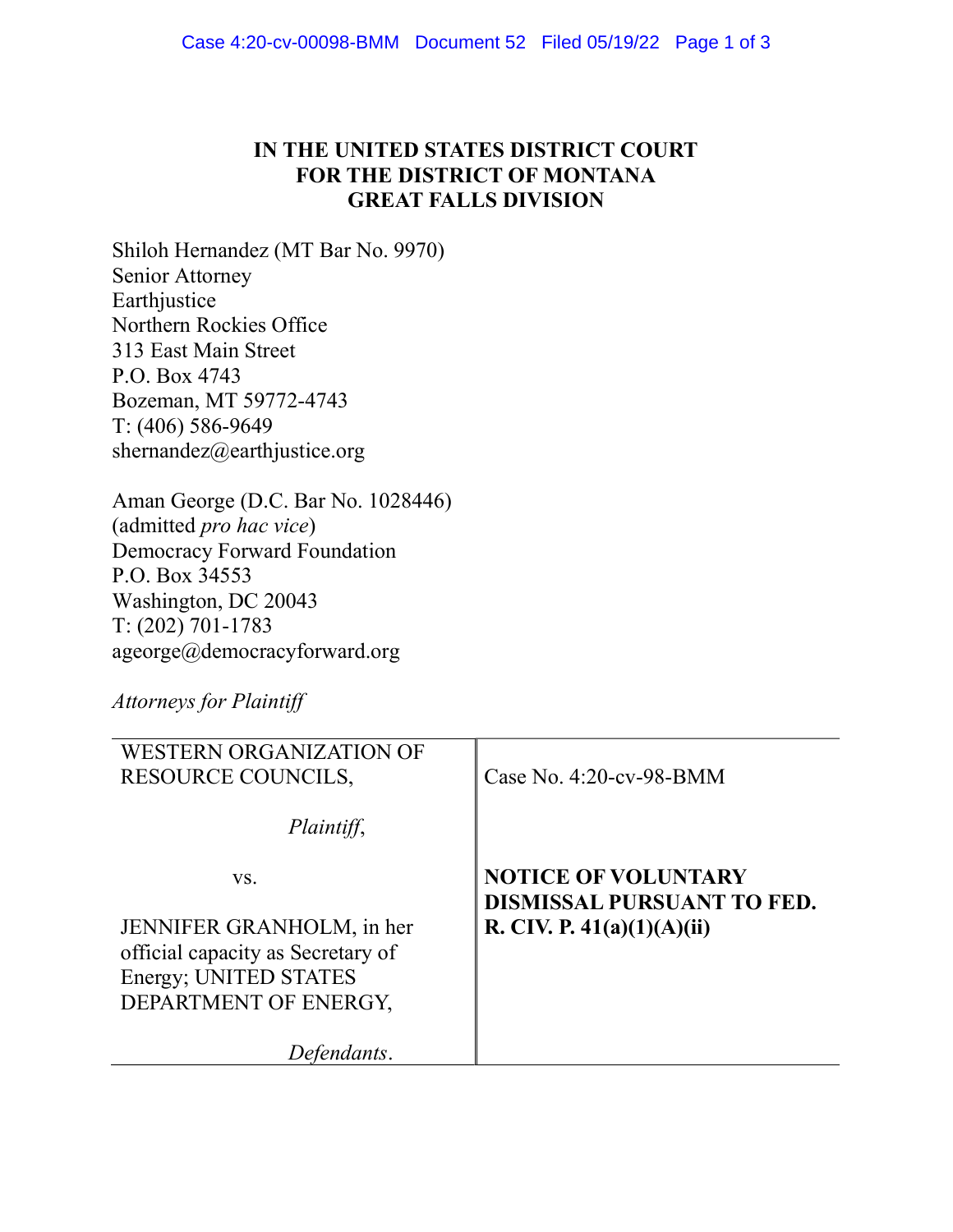## Case 4:20-cv-00098-BMM Document 52 Filed 05/19/22 Page 2 of 3

Plaintiff Western Organization of Resource Councils and Defendants Jennifer Granholm and the U.S. Department of Energy (Department), by and through undersigned counsel, hereby give notice that this action is voluntarily dismissed with prejudice under Federal Rule of Civil Procedure 41(a)(1)(A)(ii).

On November 20, 2021, the Department notified the previous chairman of the National Coal Council (NCC), Randall Atkins, that the Department would allow the NCC's charter to lapse, and that the Department would propose a revised charter for a federal advisory committee on matters relating to coal policy. See Doc. 43-1 (Nov. 20, 2021 Letter from Jennifer Wilcox to Randall Atkins).

On February 16, 2022, the Department finalized the charter for a new National Advisory Committee on Coal and transmitted the final charter to Congress. See Doc. 48-2 (2022 Charter).

Having reviewed the Department's plans for the new National Advisory Committee on Coal, Plaintiffs voluntarily dismiss this action with prejudice, with each side to bear its own costs and fees.

Dated: May 19, 2022 Respectfully submitted,